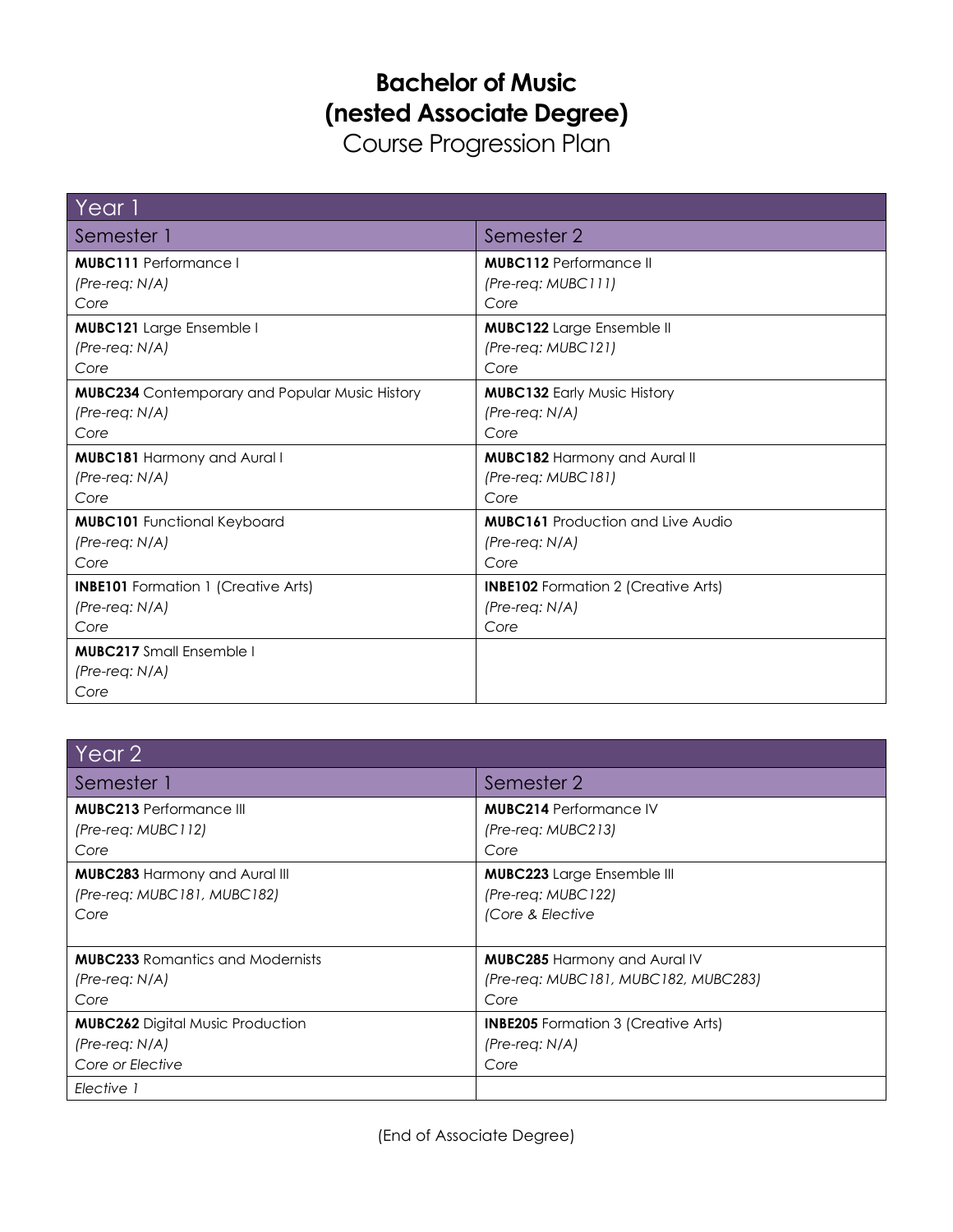| Year <sub>3</sub>                                                            |                                                                        |
|------------------------------------------------------------------------------|------------------------------------------------------------------------|
| Semester 1                                                                   | Semester 2                                                             |
| <b>MUBC315</b> Performance V OR <b>MUBC394</b> Music Industry<br>Placement I | MUBC316 Performance VI OR MUBC395 Music Industry<br>Placement II       |
| $(Pre-reg: MUBC214 OR N/A)$<br>Core & Elective                               | (Pre-req: MUBC315 OR MUBC394)<br>Core & Elective                       |
|                                                                              | Core & Flective                                                        |
| <b>MUBC224</b> Large Ensemble IV OR <b>MUBC218</b> Small<br>Ensemble II      | <b>MUBC218</b> Small Ensemble II OR <b>MUBC319</b> Small Ensemble<br>Ш |
| (Pre-req: MUBC223 OR MUBC217)                                                | (Pre-req: MUBC317 OR MUBC218)                                          |
| Core & Elective                                                              | Core & Elective                                                        |
| <b>MUBC355 Musical Direction I</b><br>$(Pre-reg: N/A)$<br>Core               | <b>MUBC356</b> Musical Direction II<br>(Pre-reg: MUBC355)<br>Core      |
| <b>MUBC254</b> Advanced Harmony<br>(Pre-req: MUBC253)<br>Core                | <b>INBE307</b> Formation 4 (Creative Arts)<br>$(Pre-reg: N/A)$<br>Core |
| <b>MUBC335</b> Ethnomusicology                                               | Elective 3                                                             |
| $(Pre-reg: N/A)$                                                             |                                                                        |
| Core                                                                         |                                                                        |
| Elective 2                                                                   |                                                                        |

| <b>Electives</b>                               |
|------------------------------------------------|
|                                                |
| <b>MUBC255</b> Songwriting                     |
| $(Pre-reg: N/A)$                               |
| Elective                                       |
| <b>MUBC284</b> Business in the Performing Arts |
| $(Pre-reg: N/A)$                               |
| Elective                                       |
| <b>MUBC393 Music Pedagogy</b>                  |
| (Pre-req: N/A)                                 |
| Elective                                       |
| <b>MUBC319</b> Small Ensemble III              |
| (Pre-req: MUBC218)                             |
| Core & Elective                                |
| <b>MUBC320</b> Small Ensemble IV               |
| (Pre-req: MUBC319)                             |
| Core & Elective                                |
| <b>MUBC271</b> Second Instrument I             |
| (Pre-req: N/A)                                 |
| Elective                                       |
| <b>MUBC372</b> Second Instrument II            |
| (Pre-req: MUBC271)                             |
| Elective                                       |
| <b>MUBC373</b> Second Instrument III           |
| (Pre-req: MUBC372)                             |
| Elective                                       |
|                                                |